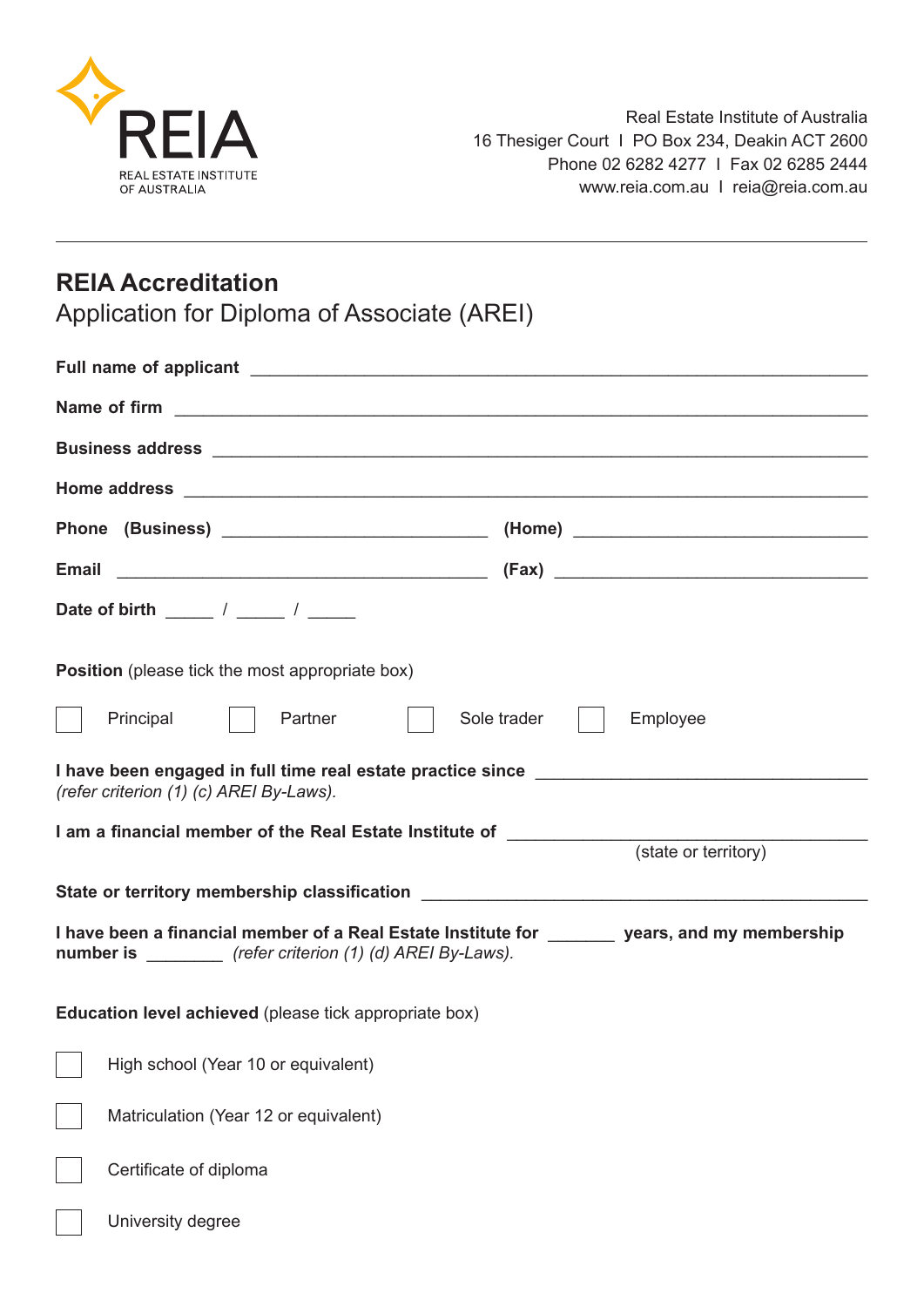

## **Name/s of certificate/s, diploma/s and/or degree/s, including institution attended** \_\_\_\_\_\_\_\_\_\_\_\_\_\_\_\_

**List of other professional designations held** \_\_\_\_\_\_\_\_\_\_\_\_\_\_\_\_\_\_\_\_\_\_\_\_\_\_\_\_\_\_\_\_\_\_\_\_\_\_\_\_\_\_\_\_\_\_\_

**List approved professional development activities undertaken in the two years prior to this application. Documentary evidence should be attached** *(refer criterion (1) (c) AREI By-Laws and Notes on Approved Professional Development Activities).*

**\_\_\_\_\_\_\_\_\_\_\_\_\_\_\_\_\_\_\_\_\_\_\_\_\_\_\_\_\_\_\_\_\_\_\_\_\_\_\_\_\_\_\_\_\_\_\_\_\_\_\_\_\_\_\_\_\_\_\_\_\_\_\_\_\_\_\_\_\_\_\_\_\_\_\_\_\_\_\_\_\_\_\_\_\_**

\_\_\_\_\_\_\_\_\_\_\_\_\_\_\_\_\_\_\_\_\_\_\_\_\_\_\_\_\_\_\_\_\_\_\_\_\_\_\_\_\_\_\_\_\_\_\_\_\_\_\_\_\_\_\_\_\_\_\_\_\_\_\_\_\_\_\_\_\_\_\_\_\_\_\_\_\_\_\_\_\_\_\_\_\_

\_\_\_\_\_\_\_\_\_\_\_\_\_\_\_\_\_\_\_\_\_\_\_\_\_\_\_\_\_\_\_\_\_\_\_\_\_\_\_\_\_\_\_\_\_\_\_\_\_\_\_\_\_\_\_\_\_\_\_\_\_\_\_\_\_\_\_\_\_\_\_\_\_\_\_\_\_\_\_\_\_\_\_\_\_

| <b>Professional development</b><br>activity | Date undertaken | <b>Hours claimed</b> |
|---------------------------------------------|-----------------|----------------------|
|                                             |                 |                      |
|                                             |                 |                      |
|                                             |                 |                      |
|                                             |                 |                      |

**Set out in detail particulars of experience and activities in real estate practice in the last five years** *(refer criterion (1) (d) AREI By-Laws).*

\_\_\_\_\_\_\_\_\_\_\_\_\_\_\_\_\_\_\_\_\_\_\_\_\_\_\_\_\_\_\_\_\_\_\_\_\_\_\_\_\_\_\_\_\_\_\_\_\_\_\_\_\_\_\_\_\_\_\_\_\_\_\_\_\_\_\_\_\_\_\_\_\_\_\_\_\_\_\_\_\_\_\_\_\_

\_\_\_\_\_\_\_\_\_\_\_\_\_\_\_\_\_\_\_\_\_\_\_\_\_\_\_\_\_\_\_\_\_\_\_\_\_\_\_\_\_\_\_\_\_\_\_\_\_\_\_\_\_\_\_\_\_\_\_\_\_\_\_\_\_\_\_\_\_\_\_\_\_\_\_\_\_\_\_\_\_\_\_\_\_

 $\_$  , and the set of the set of the set of the set of the set of the set of the set of the set of the set of the set of the set of the set of the set of the set of the set of the set of the set of the set of the set of th

\_\_\_\_\_\_\_\_\_\_\_\_\_\_\_\_\_\_\_\_\_\_\_\_\_\_\_\_\_\_\_\_\_\_\_\_\_\_\_\_\_\_\_\_\_\_\_\_\_\_\_\_\_\_\_\_\_\_\_\_\_\_\_\_\_\_\_\_\_\_\_\_\_\_\_\_\_\_\_\_\_\_\_\_\_

**List in detail Real Estate Institute activities undertaken over the past two years (eg. training, committees, branch activities etc** *(refer criterion (1) (e) AREI By-Laws).*

**I understand that the diploma at all times remains the property of the Real Estate Institute of Australia and must be returned to the Institute upon demand of the registrar of the state or territory Real Estate Institute affiliated with the Real Estate Institute of Australia, or upon my ceasing to be a member of a state or territory Real Estate Institute.**

**I have read the prerequisite requirements for the issuing on AREI Diplomas stated on this application form, and believe I satisfy those requirements.**